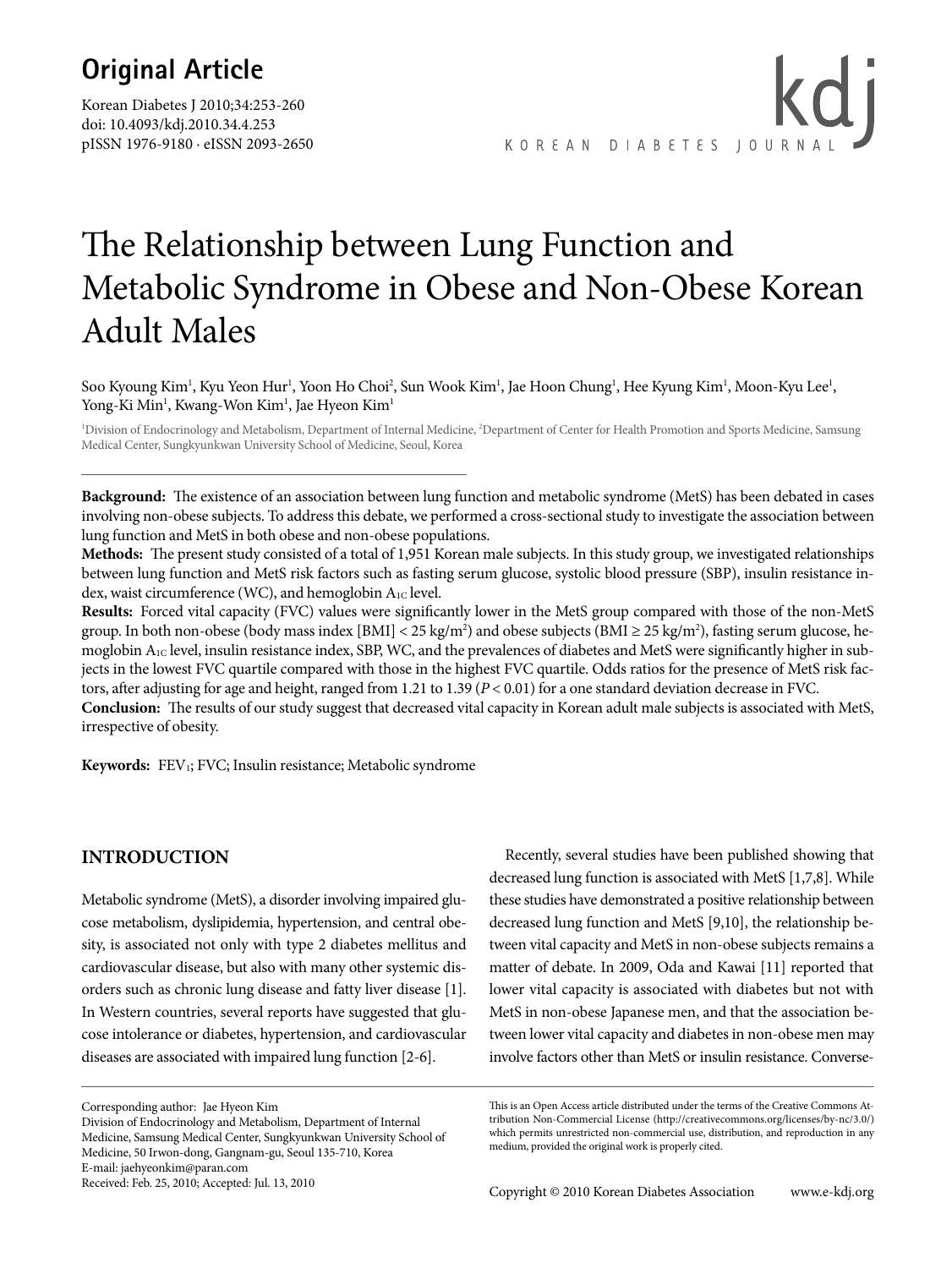ly, other studies have reported an association between lower vital capacity and MetS even in non-obese subjects, which suggests that lower vital capacity may be associated with certain characteristics of metabolically obese subjects who are of normal weight [12,13].

To our knowledge, few studies have addressed the relationship between lung function and MetS in the Korean population [14]. Thus, we performed a cross-sectional study to investigate the relationship between lung function and MetS in both obese and non-obese Korean population.

#### **METHODS**

#### **Subjects and measurements**

Data was collected from the Samsung Medical Health Promotion Center between March 1 and July 31, 2008. During that time period, a total of 4,804 men and 4,192 women visited the medical center. Of these patients, we selected participants who were 30 years of age or older. The subjects meeting these criteria were requested to fill out a questionnaire regarding their personal history of cardiovascular disease, smoking status, antihypertensive medication, anti-lipid drugs, and hypoglycemic agents. Because many of the female patients were not available for answering questionnaire, the present study includes only male subjects.

Subjects with a history of lung cancer, lung or pleural surgery, or chronic lung disease (chronic obstructive pulmonary disease or asthma) were excluded. To eliminate the effects of smoking on lung function, current smokers were excluded. Based on those exclusion criteria, the final sample population consisted of 1,951 non-smoking men.

For the collection of blood samples, patients fasted overnight, and blood was subsequently collected to measure serum glucose, triglycerides, high density lipoprotein cholesterol (HDL-C), low density lipoprotein cholesterol (LDL-C), hemoglobin A<sub>1C</sub> (HbA<sub>1C</sub>), white blood cell count (WBC), electrolytes, high sensitivity C-reactive protein (hs–CRP), and insulin levels. Lung function tests including forced vital capacity (FVC) and forced expiratory volume in 1 second  $(FEV<sub>1</sub>)$  were performed using a pulmonary function test spirometer (Sensor Medics, Yorba Linda, CA, USA). The results of these tests were used to calculate FEV1/FVC. Body fat was measured using multifrequency bioelectrical impedance analysis using an inBody720 (Biospace, Seoul, Korea). Average blood pressure was calculated from two measurements taken with the subject in a seated po-

sition, following 5 minutes of rest. Body weight was measured with subjects wearing light clothing provided by the testing center. Body mass index (BMI) was calculated as weight in kilograms divided by the square of patient height in meters, and waist circumference (WC) was measured at the level of the umbilicus. The revised National Cholesterol Education Program's Adult Treatment Panel (NCEP-ATP III) criteria was used for definition of MetS, in which the presence of three or more of the following five components of MetS were considered a positive indicator for MetS [15]: 1) WC: a modified cutoff point of 90 cm for men and 80 cm for women, which is consistent with recommendations from the International Diabetes Federation for Asian individuals [16]; 2) blood pressure: a systolic blood pressure (SBP) ≥ 130 mm Hg and/or a diastolic blood pressure (DBP) ≥85 mm Hg; 3) triglycerides ≥ 150 mg/dL; 4) HDL-C < 40 mg/dL in men and < 50 mg/dL in women; and 5) fasting serum glucose  $\geq 100$  mg/dL. Subjects who were being treated with antihypertensive agents or hypoglycemic medications at the time of the study were considered to be positive for the respective component of the criteria described above. In addition, subjects were considered as having diabetes if their fasting serum glucose was greater than or equal to 126 mg/dL and/ or if the subject was being treated with hypoglycemic medication at the time of evaluation. Subjects were considered positive for hypertension if they had already been prescribed medication for hypertension or if their blood pressure measured  $SBP \ge 140$  mm Hg and/or DBP  $\ge 90$  mm Hg. Likewise, hypertriglyceridemia was defined as a serum triglyceride concentration of more than 150 mg/dL or if a subject was taking a prescribed lipid-lowering agent at the time of evaluation. Obesity was defined as a BMI greater than 25 kg/m<sup>2</sup>, while central obesity was defined as a WC greater than 90 cm. Insulin resistance was estimated according to the homeostasis model assessment (HOMA) [17]. Subjects with a HOMA index greater than 2.52 (75th percentile value for this study group) were defined as having insulin resistance. Before initiating this study, approval was received from the Ethical Committee of Samsung Medical Center at Sungkyunkwan University in Seoul, Korea.

#### **Statistical analysis**

Components of MetS and other clinical characteristics were compared between subjects with and without MetS. Subjects were divided into quartiles based on their FVC values (< 87, 87-96, 96-104,  $\geq$  104%) and were further subdivided into nonobese (BMI <  $25 \text{ kg/m}^2$ ) and obese (BMI  $\geq 25 \text{ kg/m}^2$ ) groups.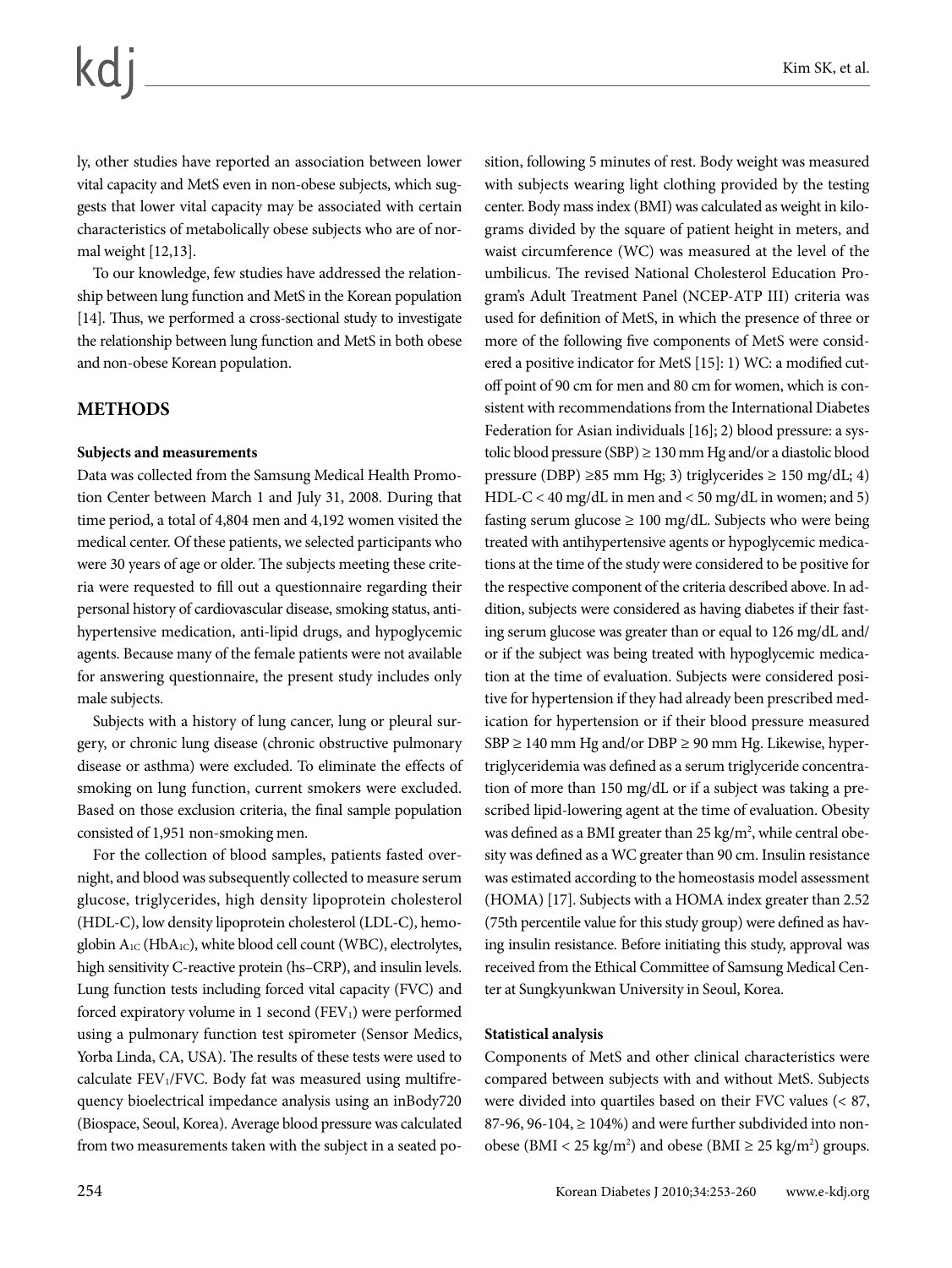MetS risk factors, prevalence of diabetes, presence of MetS, and other characteristics were compared between subjects in the lowest and highest FVC quartiles in both the non-obese and obese groups. Partial correlation coefficients between FVC and MetS components were calculated for all subjects. The number of MetS components was evaluated and categorized into six groups: group 0 (*n* = 439), group 1 (*n* = 500), group 2 (*n* = 389), group 3 ( $n = 326$ ), group 4 ( $n = 219$ ), and group 5 ( $n = 78$ ), according to the number of MetS components.

The data obtained from the subjects were analyzed such that a multilinear regression analysis was performed, in which FVC was the dependent variable and MetS components were the independent variables. In addition, logistic regression analysis was performed to estimate the odds ratio for the presence of MetS components, where a 12% (1 SD) decrease in FVC was assumed. Statistical analysis was performed using PASW 17.0 software (SPSS Inc., Chicago, IL, USA), and values of *P* < 0.05 were considered statistically significant.

#### **RESULTS**

The mean subject age was  $52.2 \pm 8.8$  years, and the mean BMI and WC of the subjects were  $23.8 \pm 3.0$  kg/m<sup>2</sup> and  $86.2 \pm 6.9$  cm, respectively. The prevalences of diabetes, MetS, hypertension, and cardiovascular diseases were 10.4%, 31.9%, 26.1%, and 3.1%, respectively. Basal characteristics and MetS components for MetS and non‐MetS subjects are shown in Table 1. With the exception of HDL-C, all MetS components were significant-

**Table 1.** Baseline characteristics of the subjects according to metabolic syndrome status

| Variable                        | No metabolic syndrome<br>$(n=1,328)$ | Metabolic syndrome<br>$(n = 623)$ | $P$ value <sup><math>a</math></sup> |
|---------------------------------|--------------------------------------|-----------------------------------|-------------------------------------|
| Age, yr                         | $51.0 \pm 8.3$                       | $54.8 \pm 9.4$                    | < 0.01                              |
| BMI, kg/m <sup>2</sup>          | $23.6 \pm 2.9$                       | $24.1 \pm 3.1$                    | ${}< 0.01$                          |
| Fasting plasma glucose, mg/dL   | $94.6 \pm 10.2$                      | $113.5 \pm 26.8$                  | ${}< 0.01$                          |
| Body fat, %                     | $26.8 \pm 7.1$                       | $27.1 \pm 6.1$                    | <b>NS</b>                           |
| Waist circumference, cm         | $84.5 \pm 6.2$                       | $89.9 \pm 6.9$                    | $< 0.01$                            |
| Systolic blood pressure, mm Hg  | $118.4 \pm 12.6$                     | $126.7 \pm 13.5$                  | ${}< 0.01$                          |
| Diastolic blood pressure, mm Hg | $76.2 \pm 9.1$                       | $80.1 \pm 9.4$                    | ${}< 0.01$                          |
| Total cholesterol, mg/dL        | $198.8 \pm 31.8$                     | $198.7 \pm 35.8$                  | <b>NS</b>                           |
| Triglycerides, mg/dL            | $123.7 \pm 62.7$                     | $183.9 \pm 104.2$                 | ${}< 0.01$                          |
| HDL-C, mg/dL                    | $52.6 \pm 12.2$                      | $45.7 \pm 11.7$                   | ${}< 0.01$                          |
| LDL-C, mg/dL                    | $126.8 \pm 28.1$                     | $125.6 \pm 31.5$                  | <b>NS</b>                           |
| Hemoglobin $A_{1c}$ , %         | $5.4 \pm 0.4$                        | $6.1 \pm 1.1$                     | ${}< 0.01$                          |
| Insulin resistance (HOMA index) | $1.9 \pm 0.9$                        | $2.5 \pm 1.3$                     | ${}< 0.01$                          |
| Fasting insulin, µIU/mL         | $8.3 \pm 3.6$                        | $9.1 \pm 4.0$                     | ${}< 0.01$                          |
| FVC, %                          | $97.0 \pm 11.5$                      | $93.1 \pm 12.1$                   | $< 0.01$                            |
| $FEV1, \%$                      | $106.1 \pm 13.6$                     | $102.6 \pm 14.5$                  | ${}< 0.01$                          |
| FEV <sub>1</sub> /FVC ratio, %  | $81.8 \pm 6.1$                       | $82.0 \pm 5.9$                    | <b>NS</b>                           |
| Anti-hypertensive medication    | 79 (4.0)                             | 268 (13.6)                        | ${}< 0.01$                          |
| Anti-diabetic medication        | 10(0.5)                              | 165(8.4)                          | ${}< 0.01$                          |
| <b>Diabetes</b>                 | 19(1.0)                              | 185(9.4)                          | ${}< 0.01$                          |
| Hypertension                    | 181(9.3)                             | 331 (16.9)                        | ${}< 0.01$                          |
| Cardiovascular disease          | 21(1.1)                              | 40(2.1)                           | ${}< 0.01$                          |

Data are presented as number (%) or mean ± standard deviation unless otherwise indicated.

BMI, body mass index; HDL-C, high density lipoprotein cholesterol; LDL-C, low density lipoprotein cholesterol; FVC, forced vital capacity; FEV1, forced expiratory volume in 1 second; HOMA, homeostasis model assessment; NS, not significant.

a *P* values were calculated using the *t*-test (continuous variables) or chi-square test (categorical variables).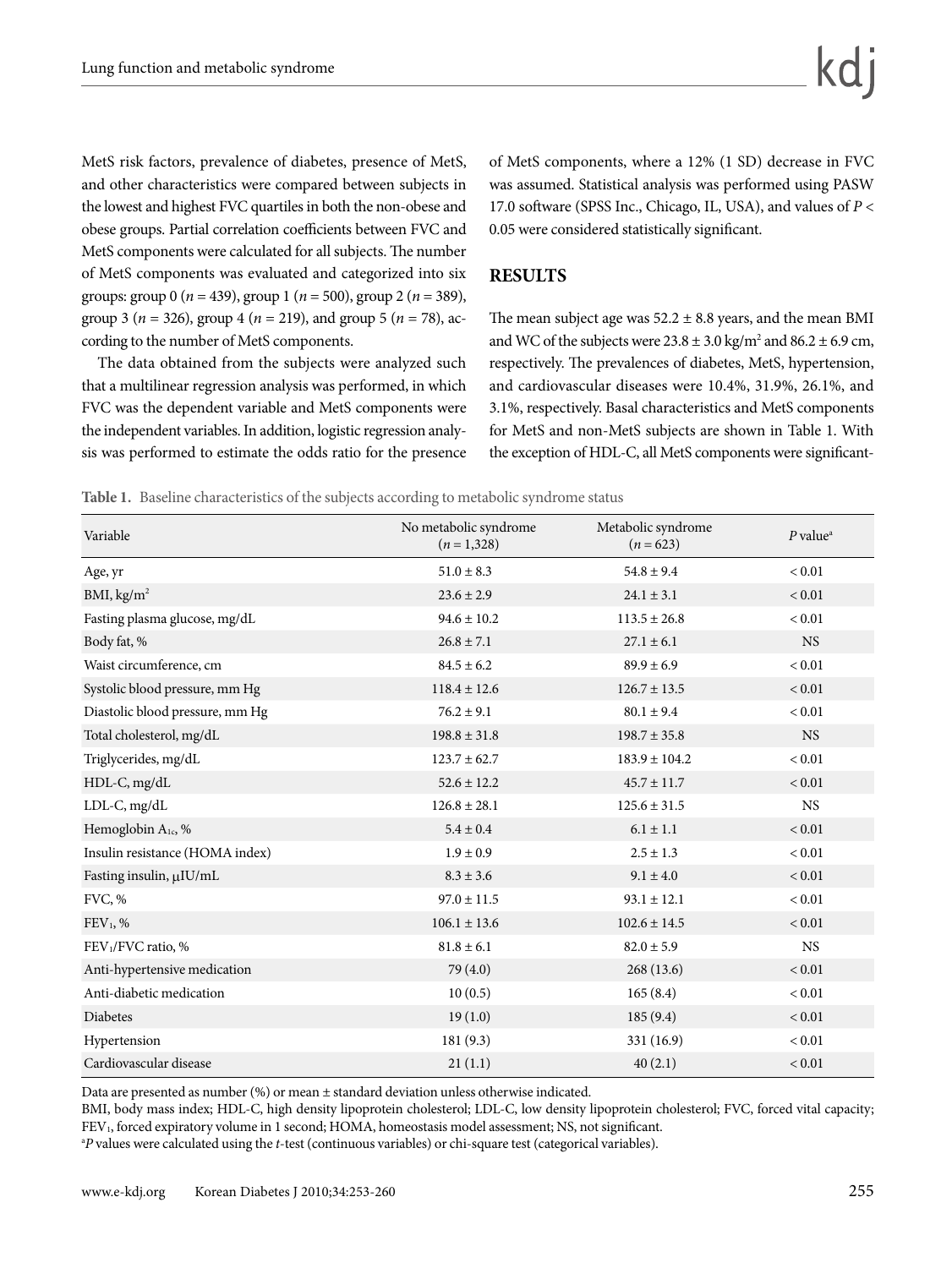ly higher in the MetS subjects than in the non‐MetS subjects. A significantly greater number of subjects with MetS were found to be taking anti‐hypertensive medication or oral hypoglycemic agents or were diagnosed with cardiovascular diseases than those in the non-MetS group. Likewise, FVC and  $FEV<sub>1</sub>$ were significantly lower in the MetS group compared with those of subjects in the non-MetS group; however, the FEV1/FVC ratios did not differ significantly between the MetS and non– MetS groups (Table 1). The FVC, FEV<sub>1</sub>, and FEV<sub>1</sub>/FVC were also compared between the diabetes and non‐diabetes groups. Values of FVC and  $FEV<sub>1</sub>$  were significantly lower in the diabetic subjects than they were in the non-diabetic subjects (92.0  $\pm$ 11.2% vs.  $96.2 \pm 11.8$ %,  $101.2 \pm 13.3$ % vs.  $105.5 \pm 13.9$ %, respectively;  $P < 0.05$ ); however the FEV<sub>1</sub>/FVC did not differ significantly  $(81.7 \pm 6.2\% \text{ vs. } 81.9 \pm 5.9\%; P = \text{NS}).$ 

After adjusting for age and height, FVC values were negatively correlated with MetS components such as fasting serum glucose, triglycerides, SBP, WC, and HOMA index. Conversely, FVC was positively correlated with BMI and HDL‐C (Table 2).

In non-obese subjects, fasting serum glucose, WC, HbA<sub>1C</sub>, insulin resistance index, SBP, and HDL‐C, as well as the prevalences of diabetes, hypertension, and MetS were significantly higher; however, BMI was lower in subjects in the lowest FVC quartile compared to that of those in the highest FVC quartile (Table 3). In obese subjects, fasting serum glucose, body fat, WC, HbA<sub>1C</sub>, insulin resistance, fasting serum insulin level, SBP, BMI, and the prevalences of diabetes, hypertension, and MetS

**Table 2.** Partial correlations between percentage of forced vital capacity (FVC) and metabolic risk factors

| Variable                | FVC $(n = 1,951)$       |               |  |  |
|-------------------------|-------------------------|---------------|--|--|
|                         | Correlation coefficient | $P$ value     |  |  |
| Fasting glucose         | $-0.10$                 | < 0.01        |  |  |
| Triglyceride            | $-0.06$                 | ${}_{0.05}$   |  |  |
| $HDL-C$                 | 0.05                    | < 0.05        |  |  |
| Systolic blood pressure | $-0.08$                 | < 0.01        |  |  |
| Waist circumference     | $-0.10$                 | < 0.01        |  |  |
| HOMA index              | $-0.12$                 | ${}_{0.01}$   |  |  |
| Fasting insulin         | $-0.10$                 | < 0.01        |  |  |
| Body mass index         | 0.07                    | < 0.01        |  |  |
| Body fat                | $-0.09$                 | < 0.01        |  |  |
| HbA <sub>1C</sub>       | $-0.11$                 | ${}_{< 0.01}$ |  |  |

The model was adjusted for age and height.

HDL-C, high density lipoprotein cholesterol; HOMA, homeostasis model assessment.

were significantly higher in subjects in the lowest FVC quartile compared to those of individuals in the highest FVC quartile (Table 4).

The FVC and  $FEV_1$  results according to the number of MetS components were as follows: group 0 (97.6  $\pm$  12.0%, 106.5  $\pm$ 14.5%, respectively), group 1 (96.5 ± 11.4%, 105.9 ± 12.9%), group 2 (96.3 ± 11.3%,  $105.2 \pm 13.4$ %), group 3 (94.3 ± 12.1%,  $103.4 \pm 14.6\%$ , group  $4(93.4 \pm 11.9\% , 104.1 \pm 14.7\%)$ , and group 5 (90.7  $\pm$  12.3%, 99.8  $\pm$  13.9%). Based on these results, there appears to be a trend for FVC and  $FEV<sub>1</sub>$  to decrease with an increasing number of MetS components. While there was no significant difference between groups 1 and 2, a significant difference between groups 2 and 3 was observed. Thus, having three or more MetS components appeared to be related to significant declines in FVC and FEV<sub>1</sub>.

The results of our multi-variable linear regression analysis, all metabolic components were entered into the model, using FVC as dependent variables are shown in Table 5. The HOMA index, SBP, and WC appeared to be negatively correlated with FVC after adjusting for age and height; however, fasting serum glucose and triglycerides did not appear to be correlated with FVC.

In our logistic regression analysis, after adjusting for age and height, an FVC decrease of 12% (1 SD) appeared to be associated with increases in type 2 diabetes mellitus (odds ratio [OR], 1.39 [1.19 to 1.62]), hypertension (OR, 1.22 [1.10 to 1.36]), insulin resistance (OR, 1.31 [1.18 to 1.46]), abdominal obesity (OR, 1.21 [1.10 to 1.34]), and hypertriglyceridemia (OR, 1.21 [1.10 to 1.32]). However, obesity and cardiovascular disease did not appear to be associated with a decrease in FVC.

#### **DISCUSSION**

The present study showed a cross-sectional relationship between lung function and MetS in both obese and non-obese males. In the MetS group, both FVC and FEV1 values, but not the  $FVC/FEV<sub>1</sub>$  ratio, were lower than those of subjects in the non-MetS group. The present study also showed that having three or more MetS components result in a significant decrease in FVC.

Currently, it is thought that there is a common mechanism underlying MetS, such as insulin resistance and/or obesity [18,19]. Previous studies have reported that fasting serum insulin levels and insulin resistance are inversely correlated with FVC and  $FEV<sub>1</sub>$  [3,20]. Our study showed that fasting serum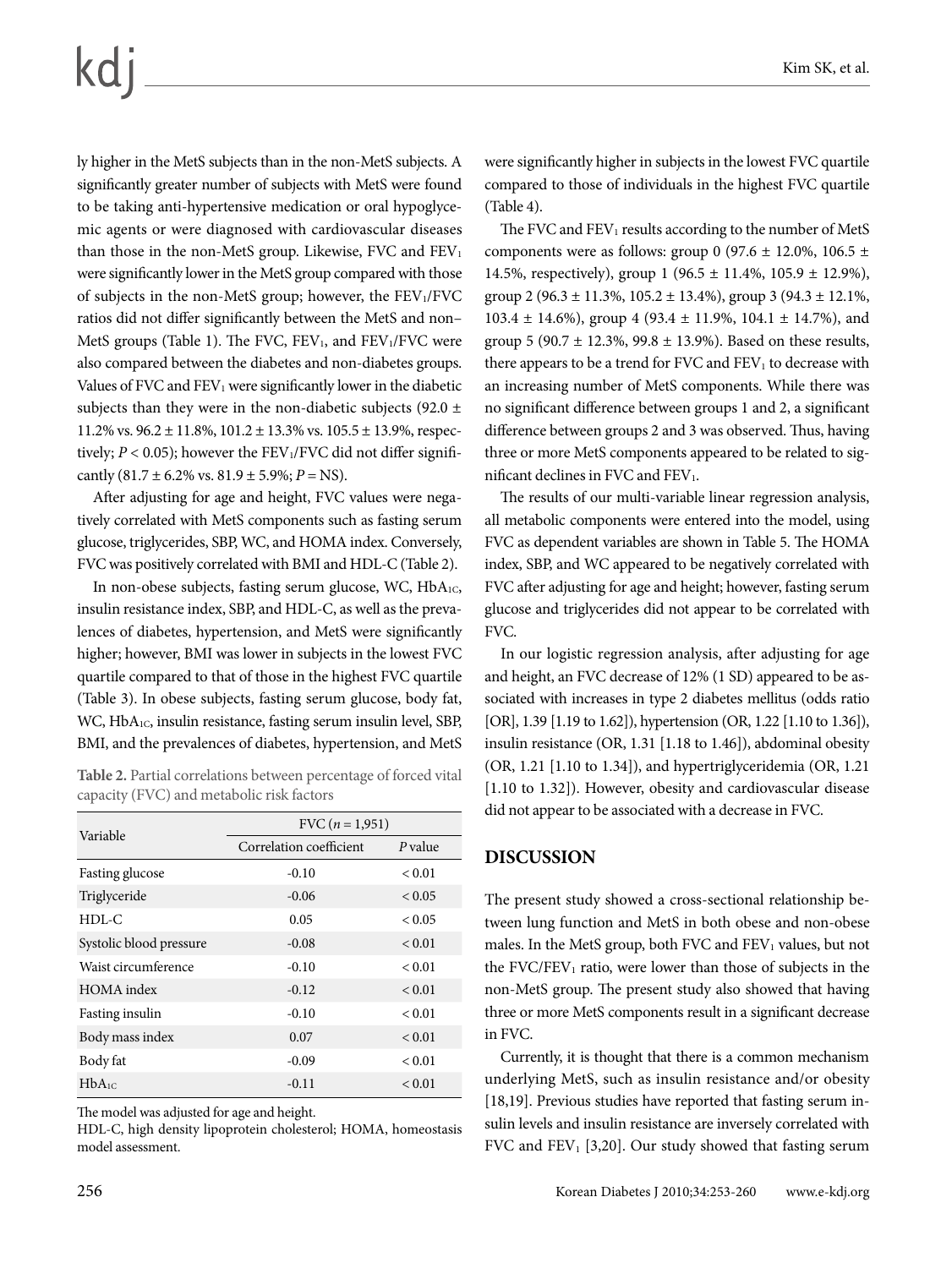| FVC quartile                    | $< 87\%$<br>$(n=129)$ | 87-96%<br>$(n=189)$ | 96-104%<br>$(n=158)$ | $\geq 104\%$<br>$(n = 165)$ | $P$ value     |
|---------------------------------|-----------------------|---------------------|----------------------|-----------------------------|---------------|
| Age, yr                         | $52.3 \pm 9.3$        | $53.5 \pm 8.9$      | $51.6 \pm 9.0$       | $52.1 \pm 8.5$              | <b>NS</b>     |
| BMI, kg/m <sup>2</sup>          | $21.6 \pm 2.1$        | $22.1 \pm 2.0$      | $22.5 \pm 1.7$       | $22.4 \pm 1.6$              | ${}_{< 0.01}$ |
| Fasting glucose, mg/dL          | $103.5 \pm 23.1$      | $99.9 \pm 19.1$     | $98.9 \pm 15.6$      | $97.4 \pm 15.1$             | < 0.05        |
| Body fat, %                     | $25.4 \pm 5.6$        | $25.4 \pm 6.2$      | $24.6 \pm 6.1$       | $25.6 \pm 6.0$              | <b>NS</b>     |
| WC, cm                          | $86.2 \pm 7.2$        | $84.9 \pm 6.6$      | $84.8\pm6.4$         | $84.4\pm6.4$                | < 0.01        |
| SBP, mm Hg                      | $122.9 \pm 12.9$      | $119.9 \pm 13.9$    | $120.8 \pm 14.1$     | $120.0 \pm 12.2$            | < 0.01        |
| DBP, mm Hg                      | $78.4 \pm 9.1$        | $76.5 \pm 9.6$      | $77.5 \pm 9.9$       | $77.4 \pm 8.5$              | <b>NS</b>     |
| Total cholesterol, mg/dL        | $197.9 \pm 35.1$      | $199.0 \pm 32.8$    | $196.2 \pm 34.1$     | $200.3 \pm 31.7$            | <b>NS</b>     |
| Triglycerides, mg/dL            | $148.9 \pm 23.2$      | $135.5 \pm 69.6$    | $133.4 \pm 77.3$     | $134.3 \pm 79.6$            | < 0.05        |
| HDL-C, mg/dL                    | $49.6 \pm 12.8$       | $51.1 \pm 12.4$     | $51.8 \pm 12.7$      | $52.1 \pm 13.3$             | < 0.05        |
| Hemoglobin A <sub>1c</sub> , %  | $5.8 \pm 1.0$         | $5.6 \pm 0.7$       | $5.6 \pm 0.7$        | $5.4 \pm 0.6$               | < 0.01        |
| Insulin resistance              | $2.0 \pm 0.9$         | $2.0 \pm 0.9$       | $1.9 \pm 0.8$        | $1.8 \pm 0.8$               | ${}< 0.01$    |
| Fasting insulin, µIU/mL         | $7.7 \pm 3.1$         | $8.1 \pm 3.0$       | $7.7 \pm 2.7$        | $7.4 \pm 2.8$               | <b>NS</b>     |
| FVC, %                          | $80.0 \pm 5.3$        | $91.2 \pm 2.6$      | $99.4 \pm 2.3$       | $110.9 \pm 5.4$             | < 0.01        |
| $FEV1$ , %                      | $89.1 \pm 9.1$        | $100.2 \pm 7.4$     | $108.5 \pm 7.9$      | $120.1 \pm 9.7$             | < 0.01        |
| FEV <sub>1</sub> /FVC ratio, %  | $84.1 \pm 7.2$        | $82.1 \pm 6.3$      | $81.7 \pm 5.9$       | $80.7 \pm 4.9$              | NS            |
| Anti-hypertensive medication, % | 19.0                  | 13.8                | 14.0                 | 14.0                        | <b>NS</b>     |
| Anti-diabetic medication, %     | 13.4                  | 7.5                 | 8.5                  | 3.7                         | < 0.05        |
| Diabetes, %                     | 14.1                  | 8.4                 | 9.6                  | 5.8                         | < 0.05        |
| Hypertension, %                 | 30.5                  | 24.0                | 23.6                 | 20.7                        | < 0.05        |
| Cardiovascular diseases, %      | 3.0                   | 3.3                 | 1.5                  | 2.7                         | <b>NS</b>     |
| Metabolic syndrome, %           | 40.7                  | 24.6                | 26.5                 | 21.3                        | < 0.01        |

**Table 3.** Basal characteristics and metabolic components of the subjects according to quartile of forced vital capacity (FVC) in the non-obese group ( $<$  25 kg/m<sup>2</sup>)

BMI, body mass index; WC, waist circumference; SBP, systolic blood pressure; DBP, diastolic blood pressure; HDL-C, high density lipoprotein cholesterol; FEV<sub>1</sub>, forced expiratory volume in 1 second; NS, not significant.

insulin and insulin resistance (HOMA) are also inversely correlated with FVC and FEV1. In addition, obesity has been shown to be inversely related to lung function [21]. Consistent with previous studies, we observed that WC appears to be negatively correlated with FVC and FEV<sub>1</sub> in both obese and non-obese males, but BMI appears to be positively correlated with FVC and  $FEV<sub>1</sub>$ . However, in individuals with a BMI greater than 25  $\text{kg/m}^2$ , a negative correlation with FVC and FEV<sub>1</sub> was observed (data not shown), also in agreements with the results of previous studies [12]. Based on these results, we suggest that, in general, a higher BMI may be associated with a higher body fat percentage; however, in the case of subjects whose BMI is less than 25 kg/m<sup>2</sup>, a higher BMI may arise from increased levels of lean tissue, such as muscle mass. Together, central obesity and insulin resistance, rather than BMI alone, may play an important role in decreases in lung function, especially with respect to FVC. Recently, Oda and Kawai [11] reported that a lower vital capacity is associated with diabetes but not with MetS in non-obese subjects. Specifically, they found that a lower vital capacity was associated with a lower BMI in non-obese Japanese, and that the association between lower vital capacity and diabetes in non-obese Japanese may involve factors other than MetS or insulin resistance. However, in our study, we found that lower FVC values were associated with MetS and diabetes in non-obese individuals, despite the lower BMI in the lowest FVC quartile compared to that in the highest FVC quartile. In the non-obese group, fasting serum glucose, HbA<sub>1C</sub> level, SBP, insulin resistance index, and the prevalences of diabetes, hypertension, and MetS were significantly higher in subjects in the lowest FVC quartile compared to those of subjects

kd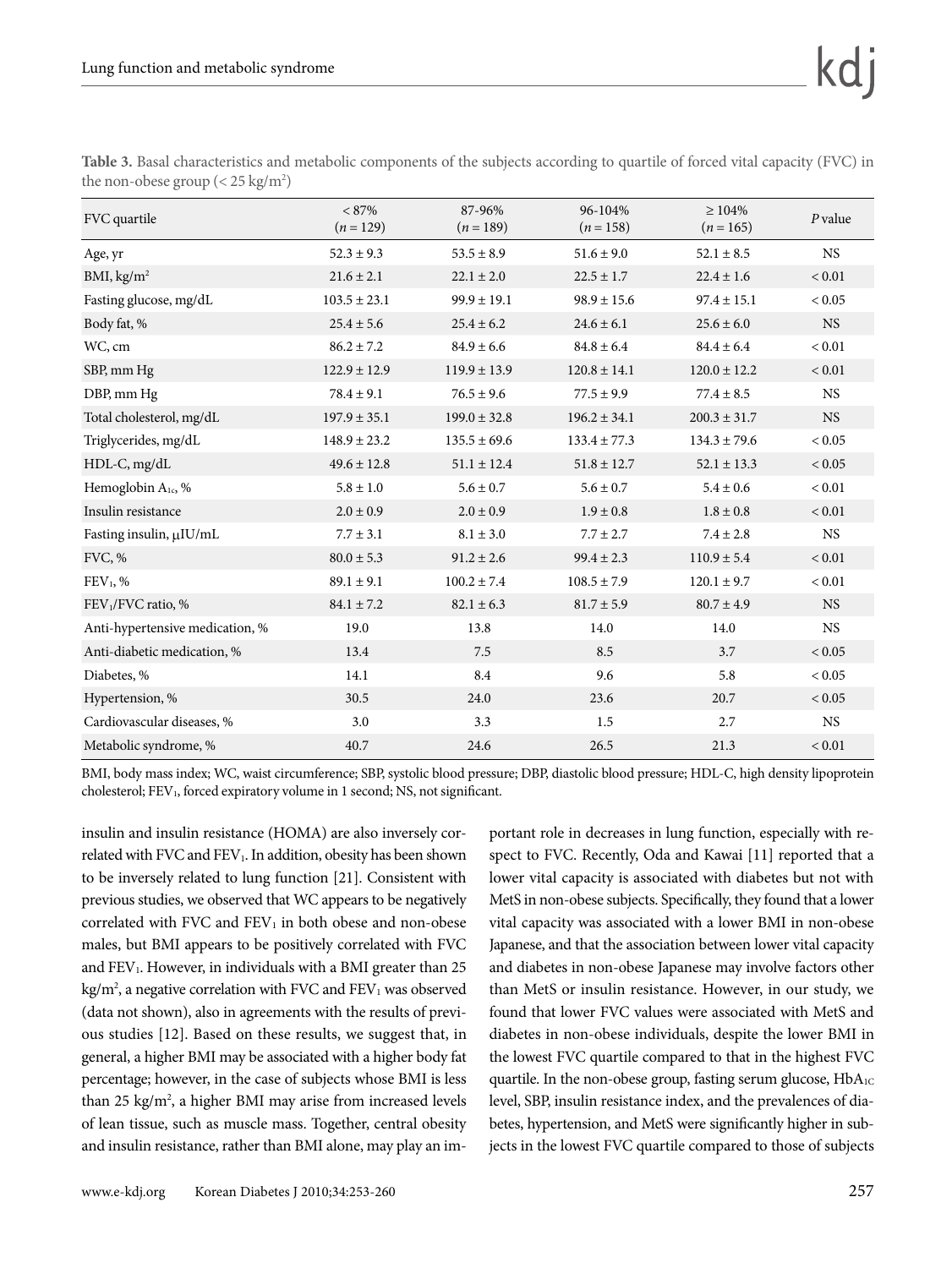| the obese group ( $\geq$ 25 kg/m <sup>2</sup> )                                                                                        |  |
|----------------------------------------------------------------------------------------------------------------------------------------|--|
| <b>Table 4.</b> Basal characteristics and metabolic components of the subjects according to quartile of forced vital capacity (FVC) in |  |

| FVC quartile                    | $< 87\%$<br>$(n=129)$ | 87-96%<br>$(n=189)$ | 96-104%<br>$(n=158)$ | $\geq 104\%$<br>$(n=165)$ | $P$ value     |
|---------------------------------|-----------------------|---------------------|----------------------|---------------------------|---------------|
| Age, yr                         | $53.0 \pm 8.9$        | $52.5 \pm 9.0$      | $51.0 \pm 8.3$       | $51.2 \pm 7.8$            | <b>NS</b>     |
| BMI, $\text{kg/m}^2$            | $27.4 \pm 2.3$        | $27.1 \pm 2.1$      | $27.0 \pm 1.8$       | $26.8 \pm 1.8$            | ${}< 0.01$    |
| Fasting glucose, mg/dL          | $105.0 \pm 23.6$      | $102.0 \pm 22.1$    | $101.9 \pm 22.2$     | $100.1 \pm 16.5$          | < 0.05        |
| Body fat, %                     | $31.9 \pm 6.8$        | $29.5 \pm 7.0$      | $29.6 \pm 7.2$       | $29.2 \pm 7.3$            | ${}_{< 0.01}$ |
| WC, cm                          | $90.3 \pm 6.7$        | $88.0 \pm 7.7$      | $88.6 \pm 6.3$       | $87.4 \pm 6.2$            | < 0.01        |
| SBP, mm Hg                      | $124.1 \pm 14.9$      | $121.6 \pm 13.9$    | $123.5 \pm 13.5$     | $119.1 \pm 12.1$          | ${}_{< 0.01}$ |
| DBP, mm Hg                      | $78.4 \pm 9.5$        | $77.2 \pm 9.7$      | $78.7 \pm 9.9$       | $76.3 \pm 9.1$            | <b>NS</b>     |
| Total cholesterol, mg/dL        | $202.3 \pm 34.5$      | $196.2 \pm 33.0$    | $202.4 \pm 31.4$     | $198.1 \pm 31.1$          | <b>NS</b>     |
| Triglycerides, mg/dL            | $162.4 \pm 85.1$      | $152.6 \pm 98.3$    | $149.1 \pm 70.2$     | $151.7 \pm 98.5$          | <b>NS</b>     |
| $HDL-C, mg/dL$                  | $47.7 \pm 10.5$       | $49.0 \pm 10.7$     | $48.1 \pm 11.5$      | $49.8 \pm 13.3$           | <b>NS</b>     |
| Hemoglobin A <sub>1c</sub> , %  | $5.9 \pm 0.9$         | $5.7 \pm 0.8$       | $5.6 \pm 0.8$        | $5.5 \pm 0.6$             | < 0.01        |
| Insulin resistance              | $3.0 \pm 1.7$         | $2.7 \pm 1.5$       | $2.5 \pm 1.0$        | $2.3 \pm 1.0$             | < 0.01        |
| Fasting insulin, µIU/mL         | $11.4 \pm 5.4$        | $10.8 \pm 5.4$      | $9.9 \pm 3.4$        | $9.2 \pm 3.6$             | < 0.01        |
| FVC, %                          | $80.1 \pm 5.1$        | $91.1 \pm 2.6$      | $99.3 \pm 2.3$       | $111.2 \pm 5.6$           | ${}_{< 0.01}$ |
| $FEV1$ , %                      | $89.1 \pm 8.5$        | $99.7 \pm 7.0$      | $109.4 \pm 7.6$      | $120.8 \pm 10.2$          | < 0.01        |
| FEV <sub>1</sub> /FVC ratio, %  | $82.7 \pm 5.6$        | $81.2 \pm 5.5$      | $81.8 \pm 5.4$       | $80.6 \pm 5.4$            | ${}< 0.01$    |
| Anti-hypertensive medication, % | 27.9                  | 21.7                | 24.1                 | 19.4                      | <b>NS</b>     |
| Anti-diabetic medication, %     | 14.7                  | 10.1                | 10.8                 | 6.7                       | < 0.05        |
| Diabetes, %                     | 18.6                  | 11.6                | 12.7                 | 7.3                       | < 0.05        |
| Hypertension, %                 | 34.9                  | 28.0                | 34.2                 | 21.8                      | < 0.01        |
| Cardiovascular diseases, %      | 4.7                   | 5.3                 | 1.9                  | 4.8                       | <b>NS</b>     |
| Metabolic syndrome, %           | 48.8                  | 41.8                | 38.0                 | 32.7                      | < 0.01        |

BMI, body mass index; WC, waist circumference; SBP, systolic blood pressure; DBP, diastolic blood pressure; HDL-C, high density lipoprotein cholesterol; FEV<sub>1</sub>, forced expiratory volume in 1 second; NS, not significant.

**Table 5.** Multivariable linear regression analysis of the relationships between forced vital capacity (FVC) and metabolic risk factors

| Variable                        | FVC $(n = 1,951)$ |                        |  |
|---------------------------------|-------------------|------------------------|--|
|                                 | B                 | $P$ value <sup>a</sup> |  |
| Insulin resistance (HOMA index) | $-1.82$           | < 0.01                 |  |
| Waist circumference             | $-0.18$           | < 0.01                 |  |
| Systolic blood pressure         | $-0.05$           | < 0.01                 |  |
| Fasting glucose                 | $-0.01$           | <b>NS</b>              |  |
| Triglyceride                    | $-0.00$           | <b>NS</b>              |  |
| Body mass index                 | 0.61              | < 0.01                 |  |

The model was adjusted for age and height.

B Standard regression coefficient.

HOMA, homeostasis model assessment; NS, not significant. <sup>a</sup>P values were calculated using multiple regression analysis.

in the highest FVC quartile. These differences may be explained by studying the high prevalence of MetS in our study group (21.3 to 40.3%) as compared to that of the Oda and Kawai study group (4.7 to 4.8%). Likewise, WC values also were higher in our group (84.0 to 86.0 cm) than they were in the Oda and Kawai group (80.0 to 81.9 cm) [11,22]. As in previous reports [12], our study also suggested that a lower FVC may be associated with characteristics of metabolically obese subjects who are of normal weight [13].

Abdominal obesity was a better predictor of pulmonary function than BMI is. This association may result from the mechanical effects of abdominal obesity, which may mechanically affect compliance of the diaphragm and chest wall [23]. Further, abdominal obesity is linked to the metabolic effects of obesity, in that adiposity is a low-grade inflammatory condi-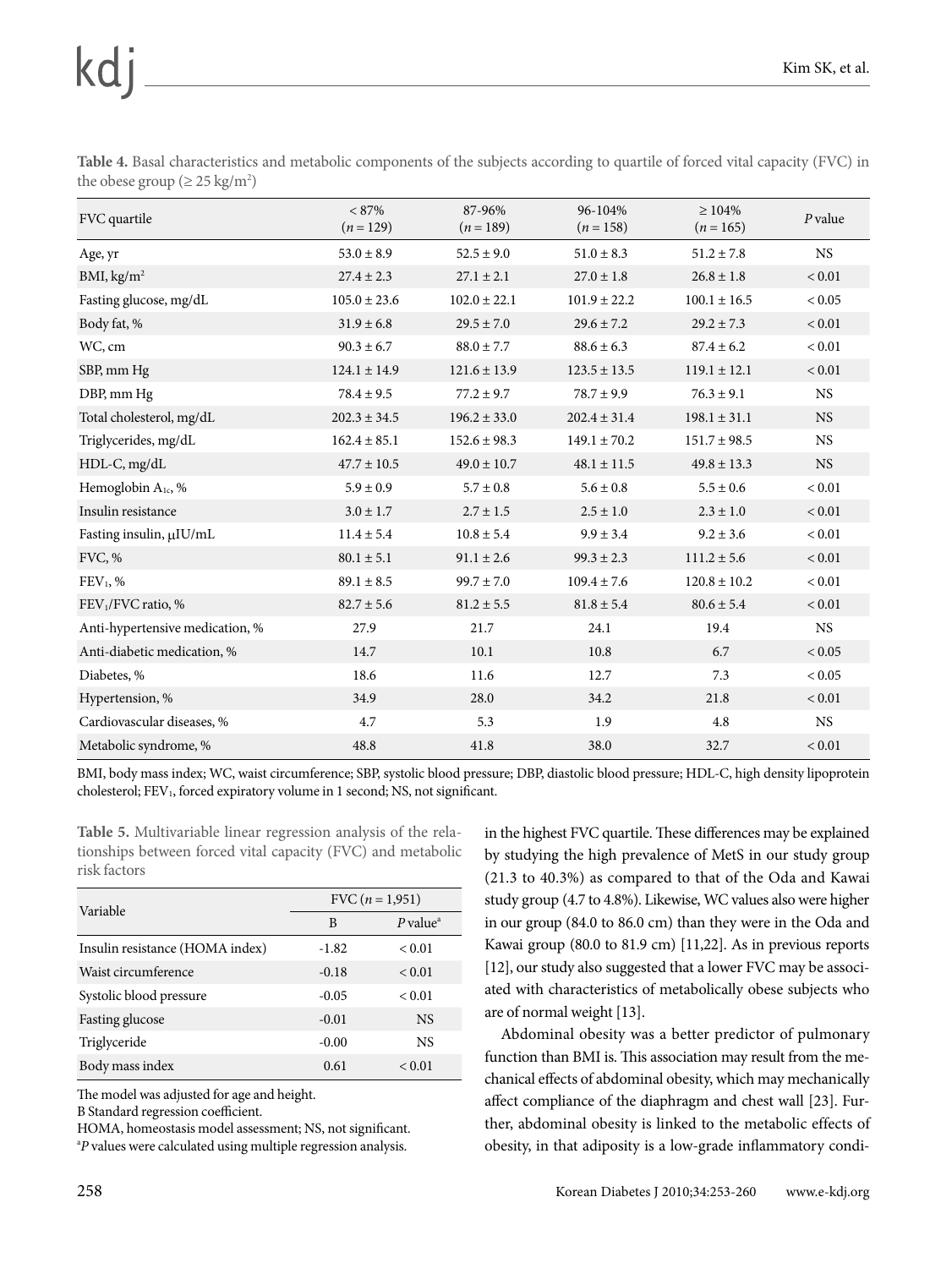tion that is linked to insulin resistance. Visceral adipose tissue influences adipokines and cytokines, such as interleukine 6 and tumor necrosis factor- $\alpha$ . These cytokines may cause systemic inflammation, which is thought to be involved in the association between central obesity and/or insulin resistance and pulmonary function [24].

In our multi-linear regression analysis, insulin resistance, as measured by the HOMA index, appeared to be independently associated with FVC after adjusting for age, height, and MetS components. This result suggests that the relationship between insulin resistance and FVC is independent of abdominal obesity, which is itself a risk factor for the development of insulin resistance and a mechanical factor that may lead to impaired lung function. As shown in other reports, there are additional known factors that correlate with insulin resistance, such as hypertension and diabetes, all of which are inversely correlated with FVC [3,5,6]. However, the underlying mechanism of decreased lung function may be multi-factorial. Our study was not controled for several potential confounding factors, such as physical activity, socio-economic status, or alcohol intake. These potential confounding factors may explain our low correlation coefficient.

Previous reports have shown that impaired lung function can predict the developments of diabetes, insulin resistance, hypertension, and cardiovascular disease [4,6,20]. In our study, we inferred that a decrease in FVC was associated with increased risks of type 2 diabetes, hypertension, insulin resistance, hypertriglyceridemia, and central obesity; however, unlike other studies, no relationship between decreased lung function and cardiovascular disease was found. The reason for this lack of an association may have been due to the low incidence of cardiovascular disease in our study subjects. Our study also found no increase in the risk of obesity with decreased lung function. Together, these results suggest that it is not simply obesity, but rather insulin resistance and/or central obesity are more important causes of decreased lung function.

Our study was performed on a limited cross-section of the population, using only male subjects, and was not controlled for potential biases from physical activity and alcohol consumption. Thus, a longitudinal prospective study that includes female subjects will be needed to establish the relationship between lung function and MetS.

In summary, insulin resistance and certain components of MetS (type 2 diabetes mellitus, hypertension, central obesity, and hypertriglyceridemia) appear to be related to vital capacity, irrespective of obesity, in Korean males. These findings suggest that there is a relationship between a lower FVC and MetS in non-obese subjects, which may also be associated with metabolically obese subjects of normal weight.

### **ACKNOWLEDGMENT**

No authors have any significant conflicts of interest.

#### **REFERENCES**

- 1. Nakajima K, Kubouchi Y, Muneyuki T, Ebata M, Eguchi S, Munakata H. A possible association between suspected restrictive pattern as assessed by ordinary pulmonary function test and the metabolic syndrome. Chest 2008;134:712-8.
- 2. Davis WA, Knuiman M, Kendall P, Grange V, Davis TM; Fremantle Diabetes Study. Glycemic exposure is associated with reduced pulmonary function in type 2 diabetes: the Fremantle Diabetes Study. Diabetes Care 2004;27:752-7.
- 3. Lawlor DA, Ebrahim S, Smith GD. Associations of measures of lung function with insulin resistance and type 2 diabetes: findings from the British Women's Heart and Health Study. Diabetologia 204;47:195-203.
- 4. Yeh HC, Punjabi NM, Wang NY, Pankow JS, Duncan BB, Brancati FL. Vital capacity as a predictor of incident type 2 diabetes: the Atherosclerosis Risk in Communities study. Diabetes Care 2005;28:1472-9.
- 5. Engstrom G, Wollmer P, Valind S, Hedblad B, Janzon L. Blood pressure increase between 55 and 68 years of age is inversely related to lung function: longitudinal results from the cohort study 'Men born in 1914'. J Hypertens 2001;19:1203-8.
- 6. Engström G, Hedblad B, Nilsson P, Wollmer P, Berglund G, Janzon L. Lung function, insulin resistance and incidence of cardiovascular disease: a longitudinal cohort study. J Intern Med 2003;253:574-81.
- 7. Fimognari FL, Pasqualetti P, Moro L, Franco A, Piccirillo G, Pastorelli R, Rossini PM, Incalzi RA. The association between metabolic syndrome and restrictive ventilatory dysfunction in older persons. J Gerontol A Biol Sci Med Sci 2007;62:760-5.
- 8. Lin WY, Yao CA, Wang HC, Huang KC. Impaired lung function is associated with obesity and metabolic syndrome in adults. Obesity (Silver Spring) 2006;14:1654-61.
- 9. Ochs-Balcom HM, Grant BJ, Muti P, Sempos CT, Freudenheim JL, Trevisan M, Cassano PA, Iacoviello L, Schünemann HJ. Pulmonary function and abdominal adiposity in the general